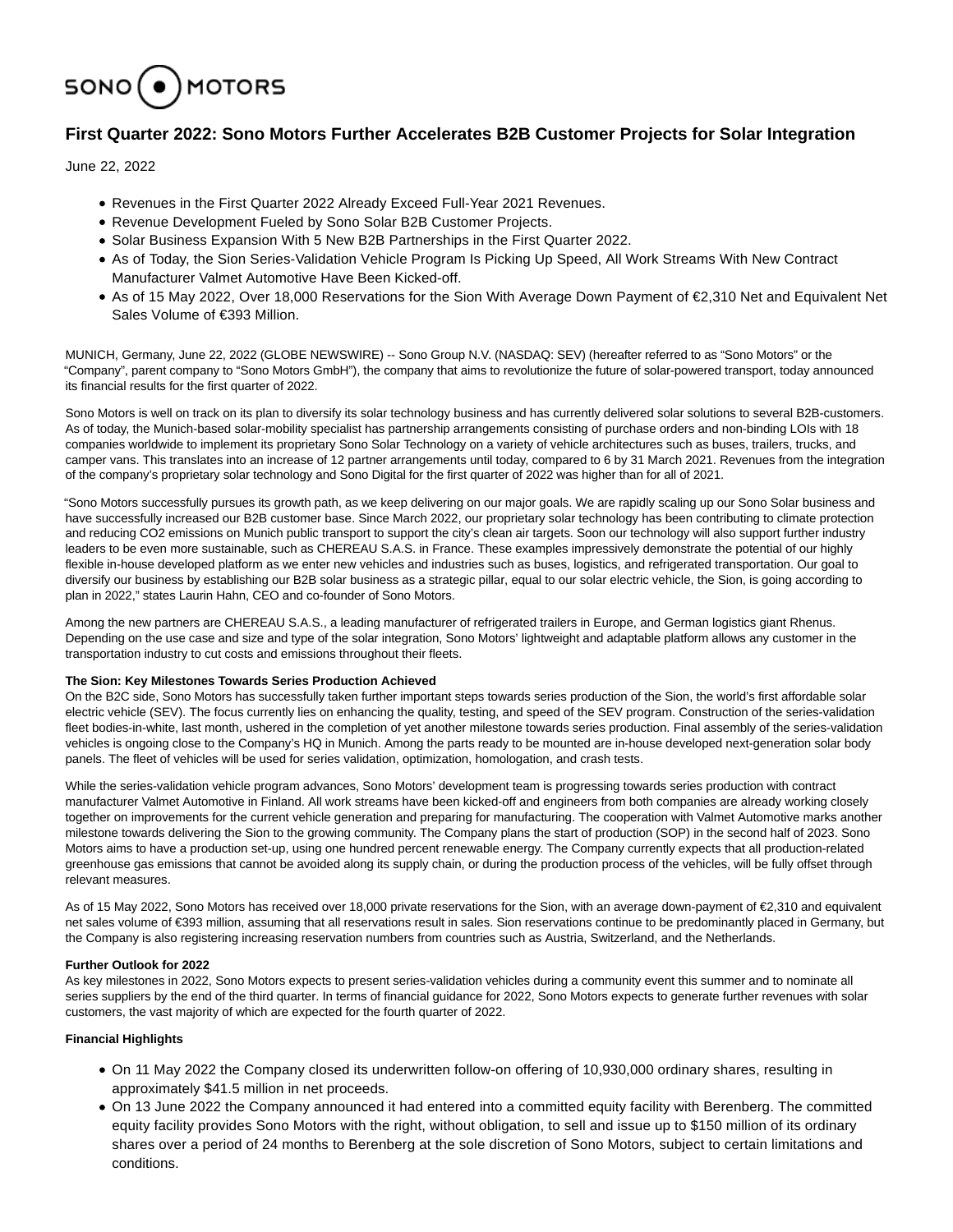- Cash and cash equivalents of €103.0 million as of 31 March 2022, an increase of 190.1% compared to 31 March 2021 (€35.5 million).
- Loss from operations totaled €25.5 million in the first quarter of 2022 (first quarter of 2021: €6.9 million). Net loss totaled €25.9 million and €0.35 loss per share (first quarter of 2021: €9.2 million and €0.15).
- Operational expense increased mainly due to intensified development of prototypes and general company growth.
- Cash in bank increased by €67.5 million as of 31 March 2022 compared to 31 March 2021.

#### **Conference Call Information**

Sono Motors will host a webcast for analysts on this occasion at 8:00 a.m. Eastern Time (2:00 p.m. CEST) today, 22 June 2022. The live audio webcast and supplementary information will be accessible via Sono Motors' IR website at https://ir.sonomotors.com/. A recording of the webcast will also be subsequently available.

#### **ABOUT SONO MOTORS**

Sono Motors is on a pioneering mission to accelerate the revolution of mobility by making every vehicle solar. Sono Motors' disruptive solar technology has been engineered to be seamlessly integrated into a variety of vehicle architectures — including buses, trucks, trailers, and more — to extend range, reduce fuel costs as well as the impact of CO2 emissions, paving the way for climate-friendly mobility.

The Company's trailblazing vehicle, the Sion, will be the world's first affordable solar electric vehicle (SEV) for the masses. Empowered by a strong global community, Sono Motors has amassed more than 18,000 reservations with advance payments for the Sion.

#### **PRESS CONTACT**

Christian Scheckenbach | Mobile: +49(0)17618050132 E-Mail: [press@sonomotors.com](https://www.globenewswire.com/Tracker?data=-K_PVYANntRura9LDx1F12_xgvynghV1FCBtotAE_mdKfwbzSZRyorO0zELLzh5tE73dhNK8KsuWu29Jj3B1CvOt3gx0MBjmSNz33TROej0=) | Website: [www.sonomotors.com/press](https://www.globenewswire.com/Tracker?data=68gtl0vHUIbYJBLpRIWTAvVRMsujuARgE2kMBMn9ZW20yakNnTjQgq5AA29RRlI1R_CLoSz7L09CSiN8UwySCfHlXcWeG2DozV3c4Uf-eio=)

#### **FORWARD-LOOKING STATEMENTS**

This press release includes forward-looking statements. The words "expect", "anticipate", "intends", "plan", "estimate", "aim", "forecast", "project", "target", "will" and similar expressions (or their negative) identify certain of these forward-looking statements. These forward-looking statements are statements regarding the Company's intentions, beliefs, or current expectations. Forward-looking statements involve inherent known and unknown risks, uncertainties, and contingencies because they relate to events and depend on circumstances that may or may not occur in the future and may cause the actual results, performance, or achievements of the Company to be materially different from those expressed or implied by such forward looking statements. These risks, uncertainties and assumptions include, but are not limited to (i) the impact of the global COVID-19 pandemic on the global economy, our industry and markets as well as our business, (ii) risks related to our limited operating history, the rollout of our business and the timing of expected business milestones including our ability to complete the engineering of our vehicles and start of production on time and budget and risks related to future results of operation, (iii) risks related to our unproven ability to develop and produce vehicles and with expected or advertised specifications including range, and risks relating to required funding, (iv) risks related to our ability to monetize our solar technology, (v) risks relating to the uncertainty of the projected financial information with respect to our business including the conversion of reservations into binding orders, (vi) effects of competition and the pace and depth of electric vehicle adoption generally and our vehicles in particular on our future business and (vii) changes in regulatory requirements, governmental incentives and fuel and energy prices. For additional information concerning some of the risks, uncertainties and assumptions that could affect our forward-looking statements, please refer to the Company's filings with the U.S. Securities and Exchange Commission ("SEC"), which are accessible on the SEC's website at www.sec.gov and on our website at ir.sonomotors.com. Many of these risks and uncertainties relate to factors that are beyond the Company's ability to control or estimate precisely, such as the actions of regulators and other factors. Readers should therefore not place undue reliance on these statements, particularly not in connection with any contract or investment decision. Except as required by law, the company assumes no obligation to update any such forward-looking statements.

#### **FINANCIAL RESULTS**

(amounts in thousands, except share and per share data)

### **INCOME STATEMENT**

| €k                                  | Q1 2022   | Q1 2021  |
|-------------------------------------|-----------|----------|
| Revenue                             | 20        |          |
| Cost of sales                       | (20)      |          |
| Gross income (loss)                 | 0         |          |
| Cost of research and development    | (22, 740) | (2, 392) |
| Selling and distribution costs      | (488)     | (757)    |
| General and administrative expenses | (3,049)   | (3,906)  |
| Other operating income/expenses     | 815       | 161      |
| Impairment loss on financial assets | (4)       | (7)      |
| <b>Operating income (loss)</b>      | (25, 466) | (6,901)  |
| Interest and similar income         |           |          |
| Interest and similar expense        | (397)     | (2, 275) |
| <b>INCOME (LOSS) BEFORE TAX</b>     | (25, 863) | (9, 176) |

| Tax on income and earnings        |           |          |
|-----------------------------------|-----------|----------|
| Income (loss) after tax           | (25, 863) | (9, 176) |
| Income (loss) for the period      | (25.863)  | (9, 176) |
| Other comprehensive income (loss) |           | (96)     |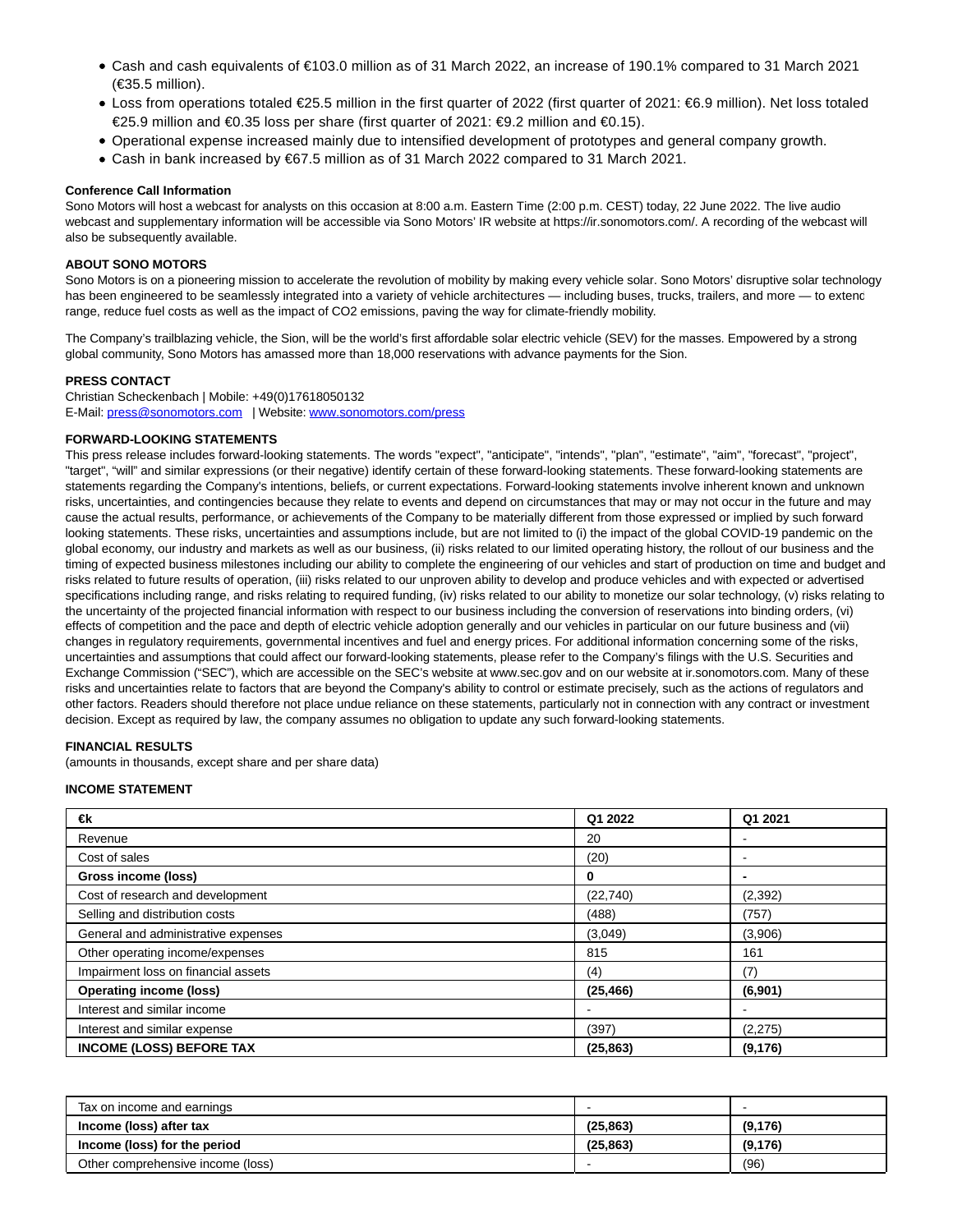| Earnings per shares for income(loss) attributable to the ordinary equity holders of the<br>company: |        |        |
|-----------------------------------------------------------------------------------------------------|--------|--------|
| <b>BASIC/DILUTED EARNINGS (LOSS)</b><br><b>PER SHARE IN EUR</b>                                     | (0.35) | (0.15) |

## **BALANCE SHEET**

| €k                             | Q1 2022 | FY 2021 |
|--------------------------------|---------|---------|
| <b>ASSETS</b>                  |         |         |
| Intangible assets              | 223     | 206     |
| Property, plant, and equipment | 1,652   | 1,484   |
| Right-of-use assets            | 2,902   | 3,018   |
| Other financial assets         | 91      | 91      |
| Other non-financial assets     | 98      | 89      |
| <b>Noncurrent assets</b>       | 4,966   | 4,888   |
| Other financial assets         | 1,258   | 6,233   |
| Other non-financial assets     | 13,288  | 3,236   |
| Cash and cash equivalents      | 103,007 | 132,939 |
| <b>Current assets</b>          | 117,553 | 142,408 |
| <b>TOTAL ASSETS</b>            | 122,519 | 147,296 |

| <b>EQUITY AND LIABILITIES</b>                     |            |           |
|---------------------------------------------------|------------|-----------|
| Subscribed capital                                | 8,735      | 8,735     |
| Capital reserve                                   | 222,488    | 221,785   |
| Payment of principal portion of lease liabilities | (172, 943) | (147,081) |
| <b>Equity</b>                                     | 58,280     | 83,439    |
| Advance payments received from customers          | 44,981     | 44,756    |
| <b>Financial liabilities</b>                      | 6,251      | 6,353     |
| <b>Noncurrent liabilities</b>                     | 51,232     | 51,109    |
| <b>Financial liabilities</b>                      | 503        | 472       |
| Trade and other payables                          | 5,421      | 7,582     |
| Other liabilities                                 | 5,657      | 2,492     |
| Provisions                                        | 1,426      | 2,202     |
| <b>Current liabilities</b>                        | 13,007     | 12,748    |
| <b>TOTAL EQUITY AND LIABILITIES</b>               | 122,519    | 147,296   |

## **CASH FLOW STATEMENT**

| €k                                                          | Q1 2022   | Q1 2021  |
|-------------------------------------------------------------|-----------|----------|
| Income (loss) after tax                                     | (25, 863) | (9, 176) |
| Depreciation of property, plant, and equipment              | 41        | 16       |
| Impairment of property, plant, and equipment                | ٠         |          |
| Depreciation of right-of-use assets                         | 116       | 79       |
| Amortization of intangible assets                           | 18        | 24       |
| Expense(+) for share based payment transaction              | 703       | 650      |
| Other non-cash expense $(+)$                                |           | 12       |
| Interest and similar income                                 |           |          |
| Interest and similar expense                                | 397       | 2,275    |
| Movements in provisions                                     | (776)     | (10)     |
| Decrease(+)/increase(-) in advances received from customers | (106)     | 395      |
| Decrease (+)/increase(-) in other assets                    | (5,086)   | (1,092)  |
| $Increase(+) / decrease(-)$ in trade and other payables     | 1,005     | (478)    |
| Interest paid                                               | (32)      | (59)     |
| <b>NET CASH FLOWS FROM OPERATING ACTIVITIES</b>             | (29, 582) | (7, 364) |